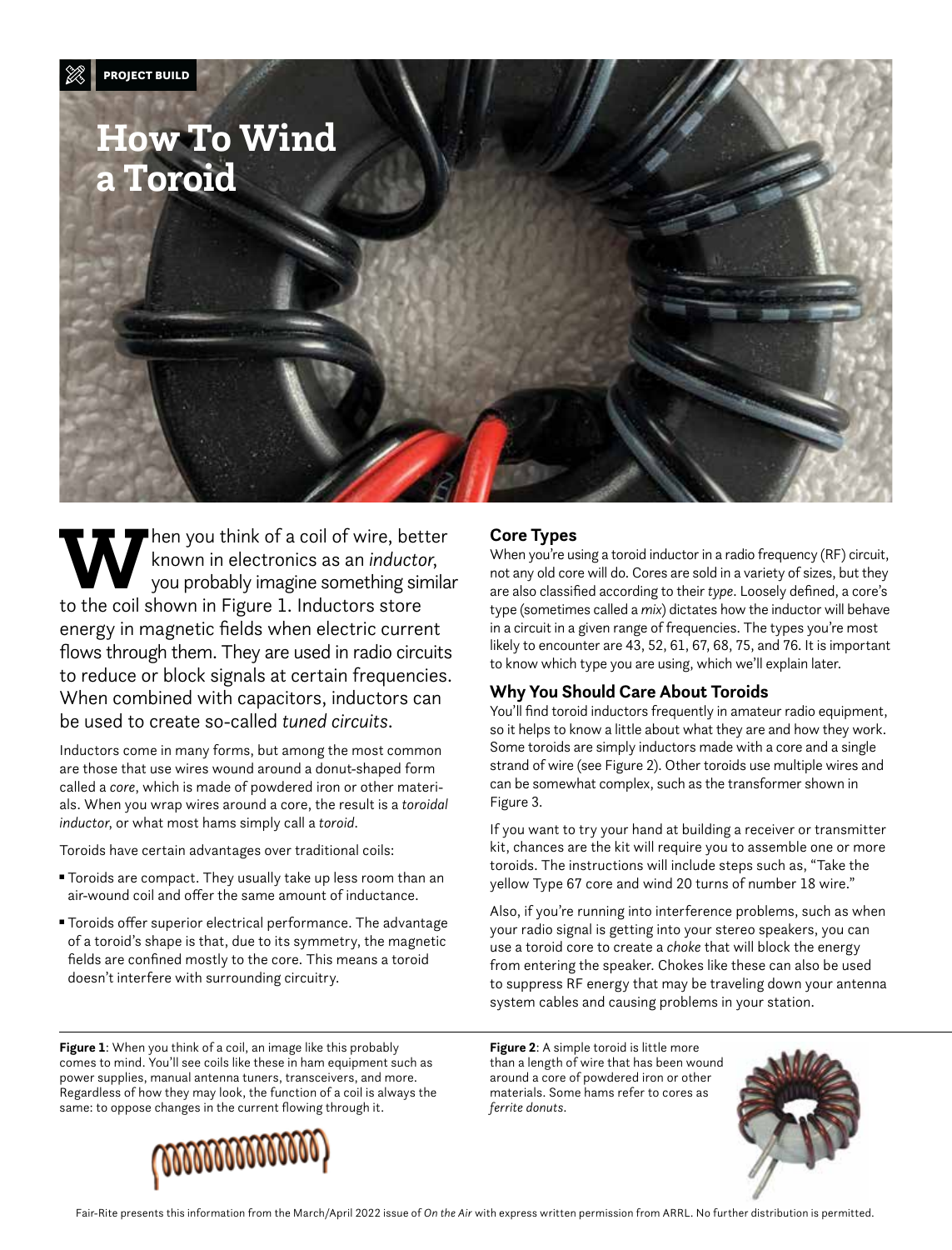# **Creating a Toroid Inductor**

Some hams find toroids intimidating because they don't know how to wind them properly. Yes, toroids with multiple wires can be a bit tricky if you don't follow the instructions carefully. However, simple toroids wound with single wires or cables are extremely easy to build, and these are the ones you're most likely to use.

### **Step 1:**

If you're building a kit, the instructions will tell you which core to use and how many turns of wire you need to apply. When winding a toroid, the first time the wire passes through the center of the core counts as the *first* turn — even though you haven't actually turned or bent the wire yet. This is a fact that confuses some hams (see  $(1)$ ).

## **Step 2:**

Once you've passed the wire through the center of the core (turn number 1, as described in Step 1), bring the wire up and over the outside edge of the core's "ring," and then send it back through the center again and pull it tight. This will be turn number *two* (see **<sup>2</sup>** ).

### **Step 3:**

Repeat Step 2 over and over, spacing the turns of wire evenly around the core as you go. Each time you thread the wire through the center counts as another turn. Keep wrapping until you reach the required number of turns. Be careful not to overlap turns (see **<sup>3</sup>** ) and make sure they are evenly spaced. You can adjust the spacing after you wrap the last turn.

**Figure 3**: Some toroids can be complicated, such as this toroid transformer that has several different windings. In a transformer application, one winding is often larger or smaller than the other. The fields around the windings interact, allowing the transformer to boost an ac voltage (including a signal) to a higher value, or vice versa.





We count turns beginning with the first time the wire passes through the center of the core. This photo shows turn number 1.



Once the wire has passed through the center of the core, bring it back around, pass it over the edge of the core, and then send it back through the center once again. This will be the *second* turn.



Beware of overlapping turns when winding wire around a toroid core. This photo shows an example of what *not* to do!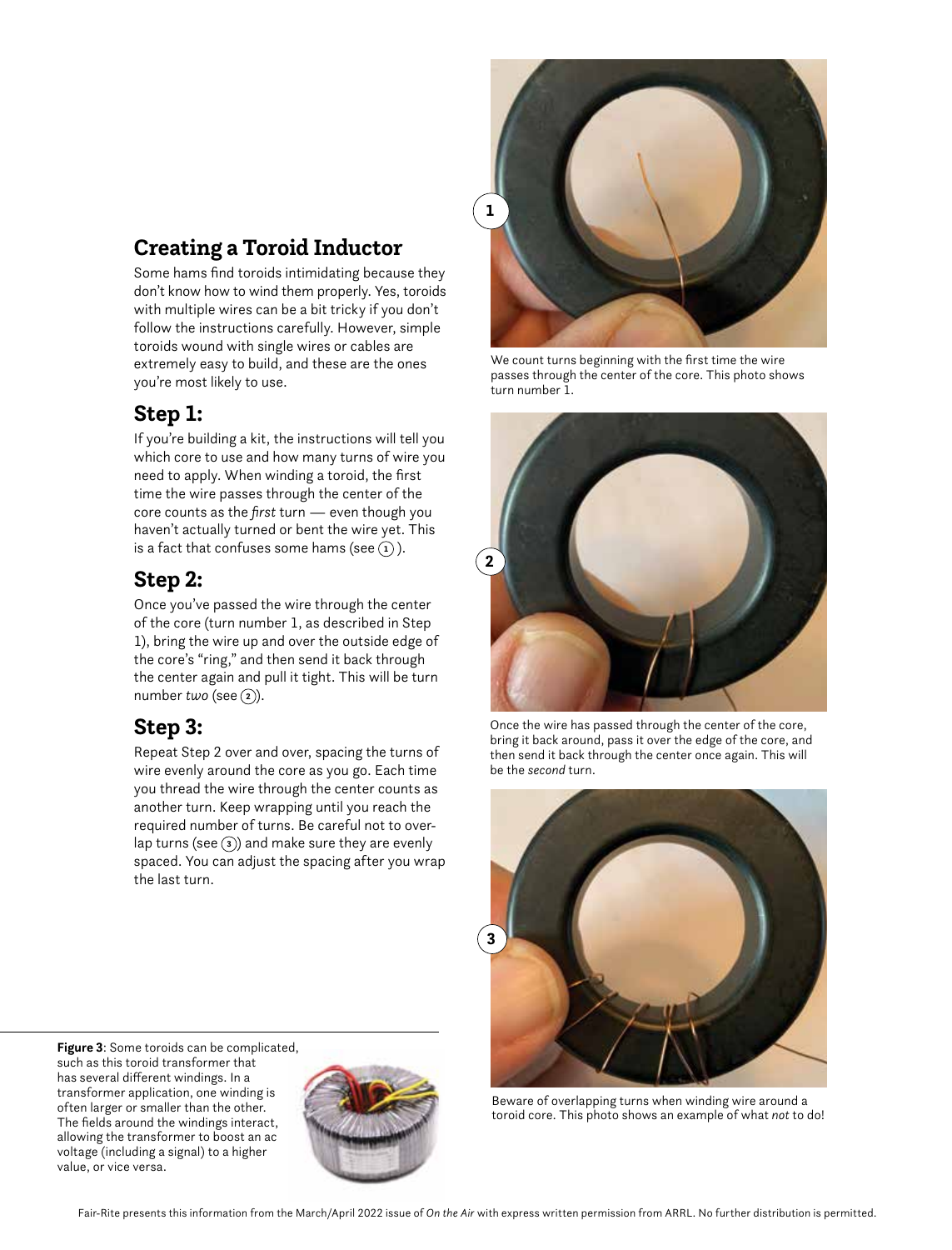#### **Making an RF Choke from Coaxial Cable**

The toroid shown in **<sup>4</sup>** is made by using coaxial cable rather than wire. This is a type of choke that we discussed earlier, and it is used to reduce any RF energy on the antenna feed line

For applications such as blocking RF signals from entering audio amplifiers through various wires (such as speakers or ac power lines), you can create a choke by wrapping 7 or 8 turns of the troublesome wire through a toroid core (see the facing page). This is where the core type becomes important. See the table of "Core Types and the Frequency Ranges at Which They're Most Effective." As you might guess, Type 31 is popular for ham applications because it can be used to create effective chokes at frequencies amateurs use most often.



You can make an effective RF choke for an antenna system by wrapping coaxial cable through a sizable core.